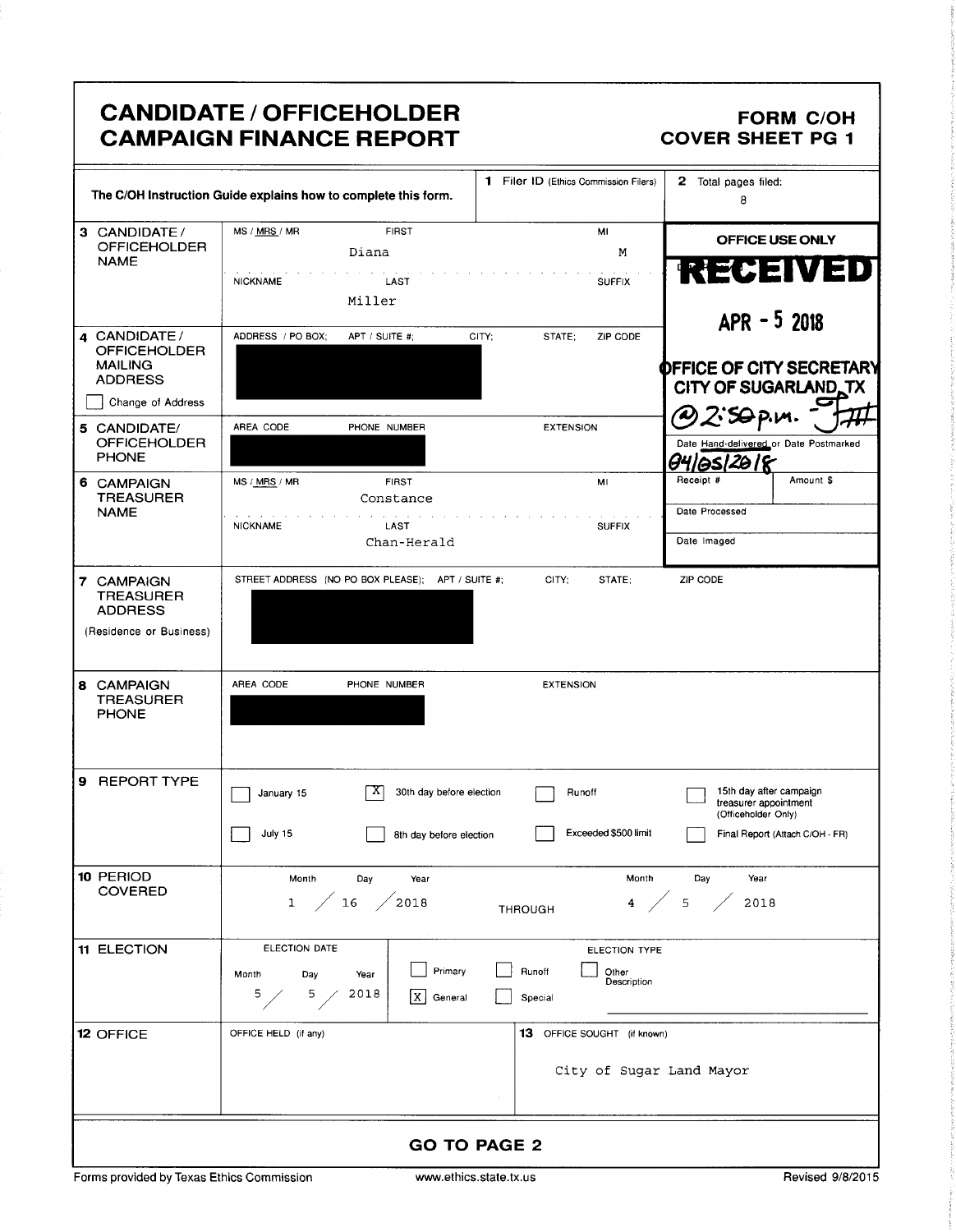### CANDIDATE / OFFICEHOLDER FORM C/OH CAMPAIGN FINANCE REPORT COVER SHEET PG 2

| 14 C/OH NAME<br>Diana M Miller                            |                       |                                                                                                                                                                                                                                                                                                                                                                         |                    | <b>15</b> Filer ID (Ethics Commission Filers) |
|-----------------------------------------------------------|-----------------------|-------------------------------------------------------------------------------------------------------------------------------------------------------------------------------------------------------------------------------------------------------------------------------------------------------------------------------------------------------------------------|--------------------|-----------------------------------------------|
| <b>16 NOTICE FROM</b><br><b>POLITICAL</b><br>COMMITTEE(S) | OF SUCH EXPENDITURES. | THIS BOX IS FOR NOTICE OF POLITICAL CONTRIBUTIONS ACCEPTED OR POLITICAL EXPENDITURES MADE BY POLITICAL COMMITTEES TO<br>SUPPORT THE CANDIDATE / OFFICEHOLDER. THESE EXPENDITURES MAY HAVE BEEN MADE WITHOUT THE CANDIDATE'S OR OFFICEHOLDER'S<br>KNOWLEDGE OR CONSENT. CANDIDATES AND OFFICEHOLDERS ARE REQUIRED TO REPORT THIS INFORMATION ONLY IF THEY RECEIVE NOTICE |                    |                                               |
|                                                           | <b>COMMITTEE TYPE</b> | <b>COMMITTEE NAME</b>                                                                                                                                                                                                                                                                                                                                                   |                    |                                               |
|                                                           | GENERAL               |                                                                                                                                                                                                                                                                                                                                                                         |                    |                                               |
|                                                           | SPECIFIC              | <b>COMMITTEE ADDRESS</b>                                                                                                                                                                                                                                                                                                                                                |                    |                                               |
|                                                           |                       |                                                                                                                                                                                                                                                                                                                                                                         |                    |                                               |
|                                                           |                       | COMMITTEE CAMPAIGN TREASURER NAME                                                                                                                                                                                                                                                                                                                                       |                    |                                               |
| <b>Additional Pages</b>                                   |                       |                                                                                                                                                                                                                                                                                                                                                                         |                    |                                               |
|                                                           |                       | COMMITTEE CAMPAIGN TREASURER ADDRESS                                                                                                                                                                                                                                                                                                                                    |                    |                                               |
|                                                           |                       |                                                                                                                                                                                                                                                                                                                                                                         |                    |                                               |
| <b>17 CONTRIBUTION</b><br><b>TOTALS</b>                   | 1.                    | TOTAL POLITICAL CONTRIBUTIONS OF \$50 OR LESS (OTHER THAN<br>PLEDGES, LOANS, OR GUARANTEES OF LOANS), UNLESS ITEMIZED                                                                                                                                                                                                                                                   | \$                 |                                               |
|                                                           | 2.                    | <b>TOTAL POLITICAL CONTRIBUTIONS</b><br>(OTHER THAN PLEDGES, LOANS, OR GUARANTEES OF LOANS)                                                                                                                                                                                                                                                                             | \$                 | 600.00                                        |
| <b>EXPENDITURE</b><br><b>TOTALS</b>                       | 3.                    | TOTAL POLITICAL EXPENDITURES OF \$100 OR LESS.<br><b>UNLESS ITEMIZED</b>                                                                                                                                                                                                                                                                                                | \$                 |                                               |
|                                                           | 4.                    | <b>TOTAL POLITICAL EXPENDITURES</b>                                                                                                                                                                                                                                                                                                                                     | \$                 | 3362.13                                       |
| <b>CONTRIBUTION</b><br><b>BALANCE</b>                     | 5.                    | TOTAL POLITICAL CONTRIBUTIONS MAINTAINED AS OF THE LAST DAY<br>OF REPORTING PERIOD                                                                                                                                                                                                                                                                                      | $\mathbf{\hat{z}}$ | 600.00                                        |
| <b>OUTSTANDING</b><br><b>LOAN TOTALS</b>                  | 6.                    | TOTAL PRINCIPAL AMOUNT OF ALL OUTSTANDING LOANS AS OF THE<br>LAST DAY OF THE REPORTING PERIOD                                                                                                                                                                                                                                                                           | \$                 |                                               |
| 18 AFFIDAVIT                                              |                       |                                                                                                                                                                                                                                                                                                                                                                         |                    |                                               |
|                                                           |                       | I swear, or affirm, under penalty of perjury, that the accompanying report is<br>true and correct and includes all information required to be reported by me                                                                                                                                                                                                            |                    |                                               |



true and correct and includes all information required to be reported by me under Title 15, Election Code.

Signature of Candidate or Officeholder

AFFIX NOTARY STAMP/ SEALABOVE

Sworn to and subscribed before me, by the said  $D(\hat{\mu} \wedge \hat{\mu} \wedge \hat{\mu}) \vee \hat{\ell}$ , this the

day of  $\mathcal{H}_{\mathcal{D}}$   $\Gamma$  i  $\Gamma$  20  $\Gamma$  K  $\gamma$  to certify which, witness my hand and seal of office.

 $an$  $K$ e Ö

Signature of officer administering oath Printed name of officer administering oath Title of officer administering oath

Noted full in at

Forms provided by Texas Ethics Commission www.ethics.state.tx.us Revised 9/8/2015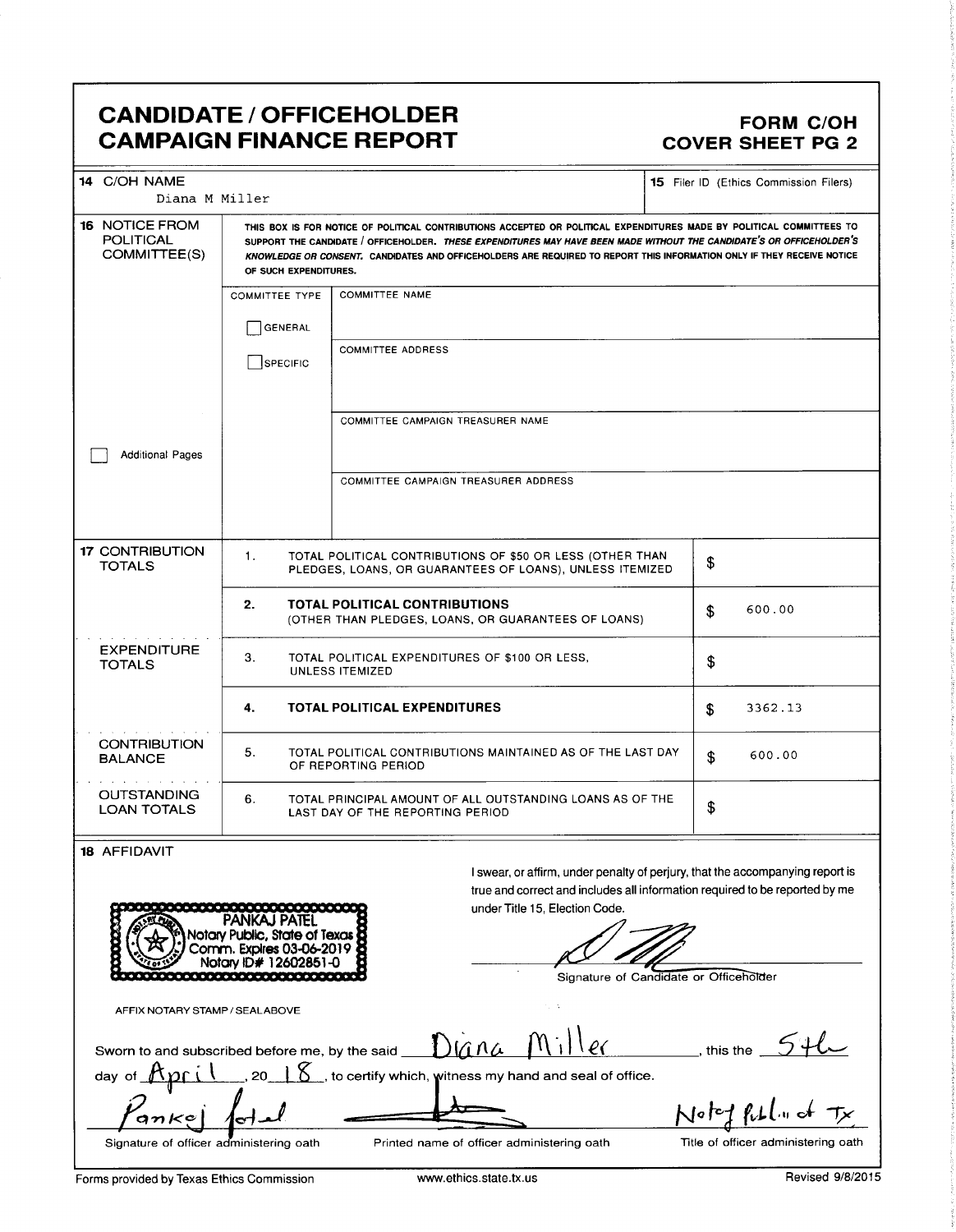## SUBTOTALS - C/OH FORM C/OH

# COVER SHEET PG 3

| <b>19 FILER NAME</b> | Diana Miller                                                                          | 20 Filer ID (Ethics Commission Filers) |                                  |
|----------------------|---------------------------------------------------------------------------------------|----------------------------------------|----------------------------------|
|                      | 21 SCHEDULE SUBTOTALS<br>NAME OF SCHEDULE                                             |                                        | <b>SUBTOTAL</b><br><b>AMOUNT</b> |
| $\mathbf{x}$<br>1.   | SCHEDULE A1: MONETARY POLITICAL CONTRIBUTIONS                                         |                                        | \$600.00                         |
| 2.                   | SCHEDULE A2: NON-MONETARY (IN-KIND) POLITICAL CONTRIBUTIONS                           |                                        | \$                               |
| З.                   | SCHEDULE B: PLEDGED CONTRIBUTIONS                                                     |                                        | \$                               |
| 4.                   | <b>SCHEDULE E: LOANS</b>                                                              |                                        | S.                               |
| 5.                   | SCHEDULE F1: POLITICAL EXPENDITURES MADE FROM POLITICAL CONTRIBUTIONS                 |                                        | \$                               |
| 6.                   | SCHEDULE F2: UNPAID INCURRED OBLIGATIONS                                              |                                        | \$                               |
| 7.                   | SCHEDULE F3: PURCHASE OF INVESTMENTS MADE FROM POLITICAL CONTRIBUTIONS                |                                        | \$                               |
| 8.<br>$\mathbf{x}$   | SCHEDULE F4: EXPENDITURES MADE BY CREDIT CARD                                         |                                        | 525.00<br>\$                     |
| 9.<br>x              | SCHEDULE G: POLITICAL EXPENDITURES MADE FROM PERSONAL FUNDS                           |                                        | 2837.13<br>S.                    |
| 10.                  | SCHEDULE H: PAYMENT MADE FROM POLITICAL CONTRIBUTIONS TO A BUSINESS OF C/OH           |                                        | \$                               |
| 11.                  | SCHEDULE I: NON-POLITICAL EXPENDITURES MADE FROM POLITICAL CONTRIBUTIONS              |                                        | \$                               |
| 12.                  | SCHEDULE K: INTEREST, CREDITS, GAINS, REFUNDS, AND CONTRIBUTIONS<br>RETURNED TO FILER |                                        | \$                               |
|                      |                                                                                       |                                        |                                  |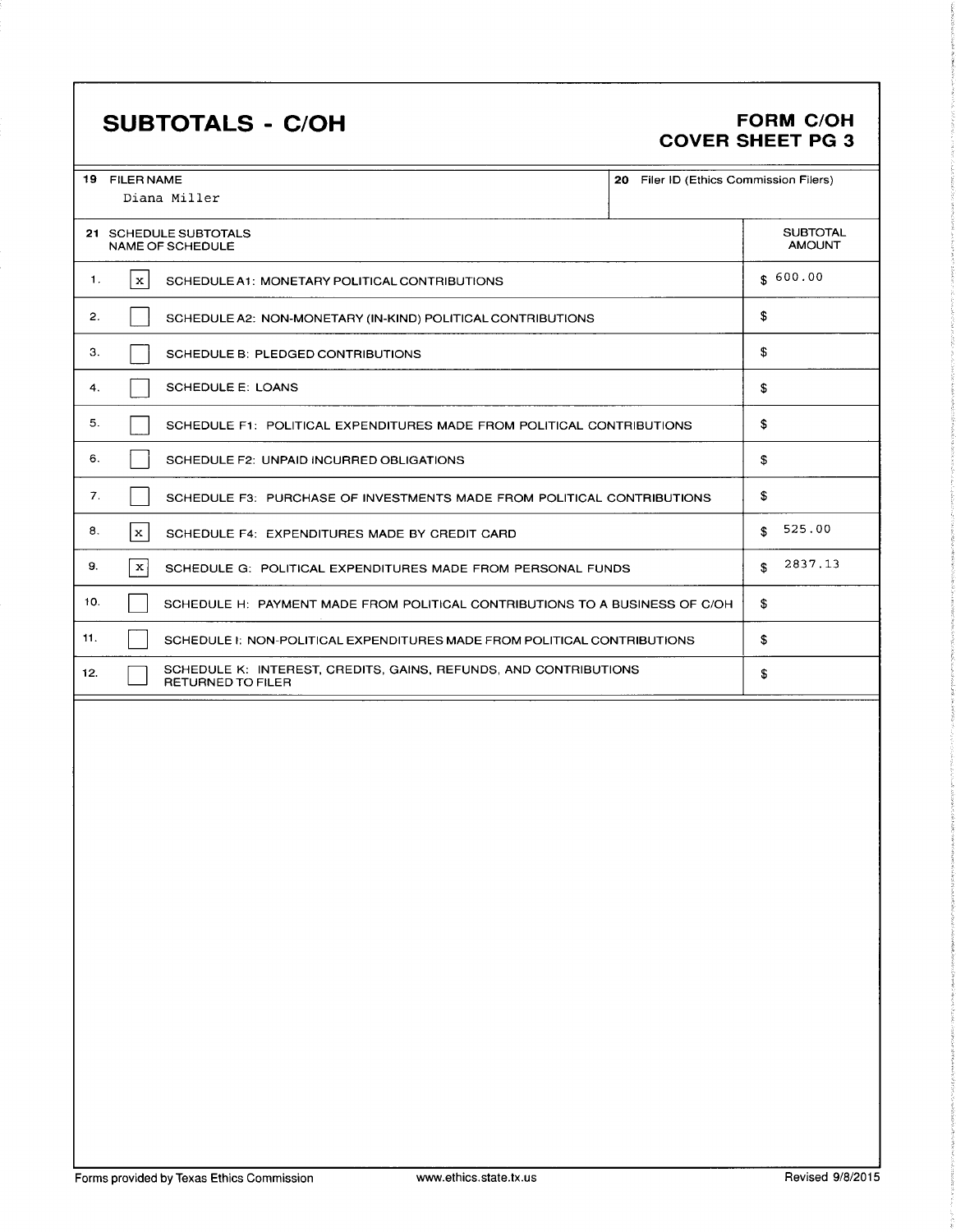|              | <b>MONETARY POLITICAL CONTRIBUTIONS</b>                                                                                                                             | <b>SCHEDULE A1</b>                    |
|--------------|---------------------------------------------------------------------------------------------------------------------------------------------------------------------|---------------------------------------|
|              | The Instruction Guide explains how to complete this form.                                                                                                           | 1 Total pages Schedule A1:            |
| 2 FILER NAME | Diana M Miller                                                                                                                                                      | 3 Filer ID (Ethics Commission Filers) |
| 4 Date       | 5 Full name of contributor<br>Terri Hurley                                                                                                                          | 7 Amount of contribution (\$)         |
| 3/13/2018    | a construction of the construction of the construction of the<br>6 Contributor address;<br>City; State; Zip Code                                                    | 100.00                                |
| Retired      | 8 Principal occupation / Job title (See Instructions)<br>9 Employer (See Instructions)<br>n/a                                                                       |                                       |
| Date         | Full name of contributor<br>Karen Rusnak                                                                                                                            | Amount of contribution (\$)           |
| 4/4/2018     | Contributor address:<br>City; State; Zip Code                                                                                                                       | 500.00                                |
|              | Principal occupation / Job title (See Instructions)<br>Employer (See Instructions)<br>self<br>Property Investment                                                   |                                       |
| Date         | Full name of contributor                                                                                                                                            | Amount of contribution (\$)           |
|              | Contributor address;<br>City; State; Zip Code                                                                                                                       |                                       |
|              | Principal occupation / Job title (See Instructions)<br>Employer (See Instructions)                                                                                  |                                       |
| Date         | Full name of contributor<br>out-of-state PAC (ID#:                                                                                                                  | Amount of contribution (\$)           |
|              | the contract of the contract of the contract of the contract of the contract of the contract of the contract of<br>Contributor address;<br>City;<br>State; Zip Code |                                       |
|              | Principal occupation / Job title (See Instructions)<br>Employer (See Instructions)                                                                                  |                                       |
|              |                                                                                                                                                                     |                                       |
|              |                                                                                                                                                                     |                                       |
|              |                                                                                                                                                                     |                                       |
|              | ATTACH ADDITIONAL COPIES OF THIS SCHEDULE AS NEEDED<br>If contributor is out-of-state PAC, please see instruction guide for additional reporting requirements.      |                                       |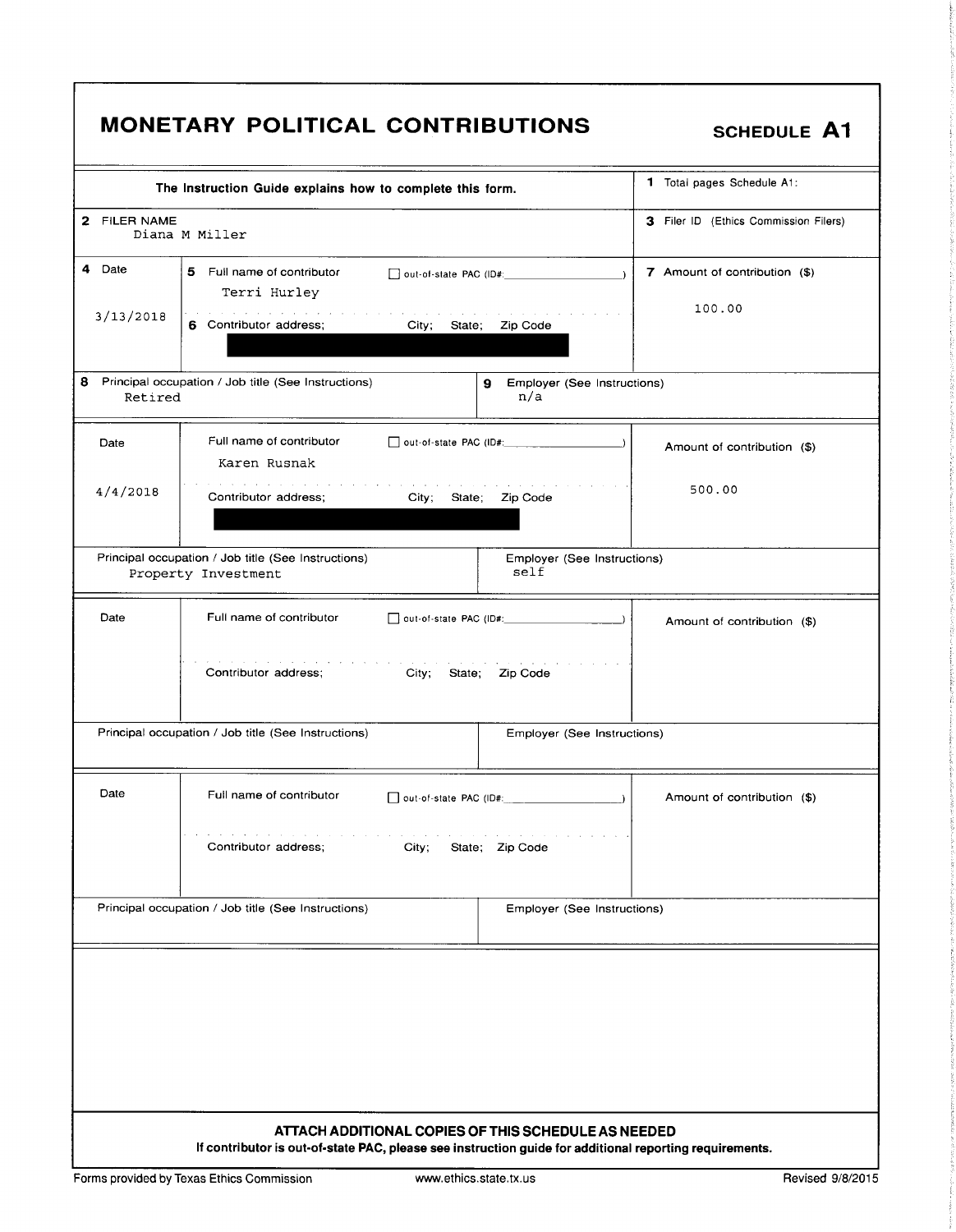|                                                                                                                                                                | <b>EXPENDITURES MADE BY CREDIT CARD</b>                                                                         |                                                                                                                                                                                                            | <b>SCHEDULE F4</b>                                                                                                                                                                        |
|----------------------------------------------------------------------------------------------------------------------------------------------------------------|-----------------------------------------------------------------------------------------------------------------|------------------------------------------------------------------------------------------------------------------------------------------------------------------------------------------------------------|-------------------------------------------------------------------------------------------------------------------------------------------------------------------------------------------|
|                                                                                                                                                                |                                                                                                                 | <b>EXPENDITURE CATEGORIES FOR BOX 10(a)</b>                                                                                                                                                                |                                                                                                                                                                                           |
| <b>Advertising Expense</b><br>Accounting/Banking<br><b>Consulting Expense</b><br>Contributions/Donations Made By<br>Candidate/Officeholder/Political Committee | <b>Event Expense</b><br>Fees<br>Food/Beverage Expense<br>Gift/Awards/Memorials Expense<br><b>Legal Services</b> | Loan Repayment/Reimbursement<br>Office Overhead/Rental Expense<br>Polling Expense<br><b>Printing Expense</b><br>Salaries/Wages/Contract Labor<br>The Instruction Guide explains how to complete this form. | Solicitation/Fundraising Expense<br>Transportation Equipment & Related Expense<br><b>Travel In District</b><br><b>Travel Out Of District</b><br>Other (enter a category not listed above) |
| 1 Total pages Schedule F4:                                                                                                                                     | 2 FILER NAME<br>Diana Miller                                                                                    |                                                                                                                                                                                                            | 3 Filer ID (Ethics Commission Filers)                                                                                                                                                     |
|                                                                                                                                                                | 4 TOTAL OF UNITEMIZED EXPENDITURES CHARGED TO A CREDIT CARD                                                     |                                                                                                                                                                                                            | \$                                                                                                                                                                                        |
| 5 Date<br>3/9/18                                                                                                                                               | 6 Payee name<br>pamela printing                                                                                 |                                                                                                                                                                                                            |                                                                                                                                                                                           |
| 7 Amount (\$)<br>525.00                                                                                                                                        | 8 Payee address;<br>City; State; Zip Code                                                                       |                                                                                                                                                                                                            |                                                                                                                                                                                           |
| 9<br><b>TYPE OF</b><br><b>EXPENDITURE</b>                                                                                                                      | Political<br>X                                                                                                  | Non-Political                                                                                                                                                                                              |                                                                                                                                                                                           |
| 10<br><b>PURPOSE</b><br>OF<br><b>EXPENDITURE</b>                                                                                                               | (a) Category (See Categories listed at the top of this schedule)<br>Advertising                                 | (b) Description                                                                                                                                                                                            | Check if travel outside of Texas. Complete Schedule T.<br>Check if Austin, TX, officeholder living expense                                                                                |
| 11 Complete ONLY if direct<br>expenditure to benefit C/OH                                                                                                      | Candidate / Officeholder name                                                                                   | Office sought                                                                                                                                                                                              | Office held                                                                                                                                                                               |
| Date                                                                                                                                                           | Payee name                                                                                                      |                                                                                                                                                                                                            |                                                                                                                                                                                           |
| Amount (\$)                                                                                                                                                    | Payee address;<br>City: State: Zip Code                                                                         |                                                                                                                                                                                                            |                                                                                                                                                                                           |
| <b>TYPE OF</b><br><b>EXPENDITURE</b>                                                                                                                           | Political                                                                                                       | Non-Political                                                                                                                                                                                              |                                                                                                                                                                                           |
| <b>PURPOSE</b><br>OF<br><b>EXPENDITURE</b>                                                                                                                     | Category (See Categories listed at the top of this schedule)                                                    | Description                                                                                                                                                                                                | Check if travel outside of Texas. Complete Schedule T.<br>Check if Austin, TX, officeholder living expense                                                                                |
| Complete ONLY if direct<br>expenditure to benefit C/OH                                                                                                         | Candidate / Officeholder name                                                                                   | Office sought                                                                                                                                                                                              | Office held                                                                                                                                                                               |
|                                                                                                                                                                |                                                                                                                 |                                                                                                                                                                                                            |                                                                                                                                                                                           |
|                                                                                                                                                                | ATTACH ADDITIONAL COPIES OF THIS SCHEDULE AS NEEDED                                                             |                                                                                                                                                                                                            |                                                                                                                                                                                           |
| Forms provided by Texas Ethics Commission                                                                                                                      | www.ethics.state.tx.us                                                                                          |                                                                                                                                                                                                            | Revised 9/8/2015                                                                                                                                                                          |

Г

2-.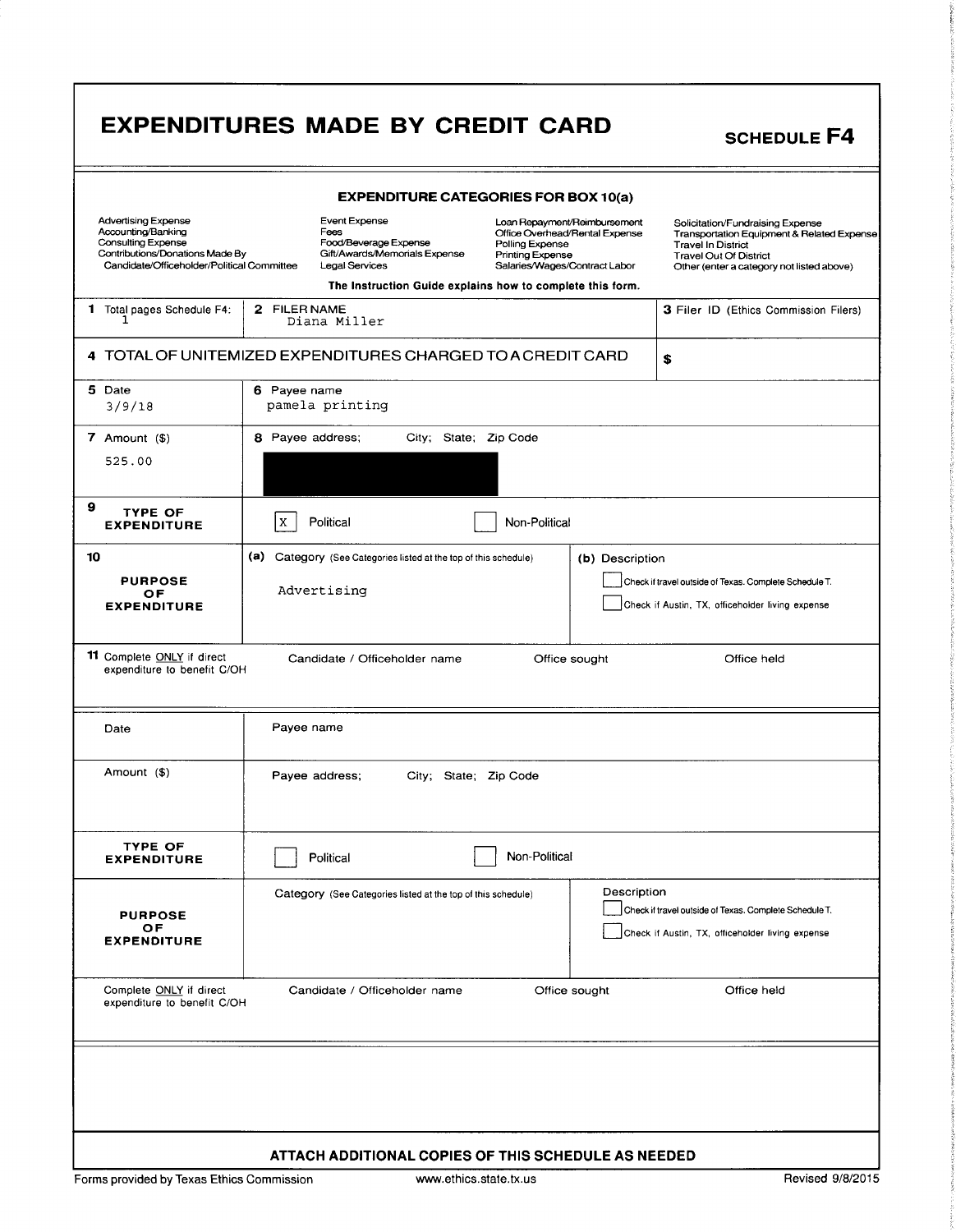### POLITICAL EXPENDITURES MADE FROM PERSONAL FUNDS SCHEDULE G

| <b>EXPENDITURE CATEGORIES FOR BOX 8(a)</b>                                                                                                                                            |                            |                                                                                                                                                                                                                                                                                                                        |                          |  |                                                                                                                                                                                           |                                                                                                            |                                       |
|---------------------------------------------------------------------------------------------------------------------------------------------------------------------------------------|----------------------------|------------------------------------------------------------------------------------------------------------------------------------------------------------------------------------------------------------------------------------------------------------------------------------------------------------------------|--------------------------|--|-------------------------------------------------------------------------------------------------------------------------------------------------------------------------------------------|------------------------------------------------------------------------------------------------------------|---------------------------------------|
| <b>Advertising Expense</b><br>Accounting/Banking<br><b>Consulting Expense</b><br>Contributions/Donations Made By<br>Candidate/Officeholder/Political Committee<br>Credit Card Payment |                            | Event Expense<br>Loan Repayment/Reimbursement<br>Fees<br>Office Overhead/Rental Expense<br>Food/Beverage Expense<br>Polling Expense<br>Gift/Awards/Memorials Expense<br><b>Printing Expense</b><br><b>Legal Services</b><br>Salaries/Wages/Contract Labor<br>The Instruction Guide explains how to complete this form. |                          |  | Solicitation/Fundraising Expense<br>Transportation Equipment & Related Expense<br><b>Travel In District</b><br><b>Travel Out Of District</b><br>Other (enter a category not listed above) |                                                                                                            |                                       |
| 1 Total pages Schedule G:   2 FILER NAME<br>٦                                                                                                                                         | Diana Miller               |                                                                                                                                                                                                                                                                                                                        |                          |  |                                                                                                                                                                                           |                                                                                                            | 3 Filer ID (Ethics Commission Filers) |
| 1712718<br>4 Date<br>2/13/18                                                                                                                                                          | 5 Payee name<br>Frost Bank |                                                                                                                                                                                                                                                                                                                        |                          |  |                                                                                                                                                                                           |                                                                                                            |                                       |
| 6 Amount $\frac{3}{3}$ 3/18<br>\$8.00, \$8.00, \$8.00<br>Reimbursement from<br>political contributions<br>intended                                                                    | 7 Payee address;           |                                                                                                                                                                                                                                                                                                                        | City; State; Zip Code    |  |                                                                                                                                                                                           |                                                                                                            |                                       |
| 8<br><b>PURPOSE</b><br>OF<br><b>EXPENDITURE</b>                                                                                                                                       |                            | (a) Category (See Categories listed at the top of this schedule)<br>Accounting/Banking                                                                                                                                                                                                                                 |                          |  | (b) Description                                                                                                                                                                           | Check if travel outside of Texas. Complete Schedule T.<br>Check if Austin, TX, officeholder living expense |                                       |
| 9 Complete ONLY if direct<br>expenditure to benefit C/OH                                                                                                                              |                            | Candidate / Officeholder name                                                                                                                                                                                                                                                                                          |                          |  | Office sought                                                                                                                                                                             |                                                                                                            | Office held                           |
| Date<br>2/26/18                                                                                                                                                                       | Payee name<br>Vistaprint   |                                                                                                                                                                                                                                                                                                                        |                          |  |                                                                                                                                                                                           |                                                                                                            |                                       |
| Amount (\$)<br>183.22<br>Reimbursement from<br>political contributions<br>intended                                                                                                    | Payee address;             |                                                                                                                                                                                                                                                                                                                        | Zip Code<br>City; State; |  |                                                                                                                                                                                           |                                                                                                            |                                       |
| <b>PURPOSE</b><br>OF<br><b>EXPENDITURE</b>                                                                                                                                            |                            | Category (See Categories listed at the top of this schedule)<br>Printing Expense                                                                                                                                                                                                                                       |                          |  | (b) Description                                                                                                                                                                           | Check if travel outside of Texas. Complete Schedule T.<br>Check if Austin, TX, officeholder living expense |                                       |
| Complete ONLY if direct<br>expenditure to benefit C/OH                                                                                                                                |                            | Candidate / Officeholder name                                                                                                                                                                                                                                                                                          |                          |  | Office sought                                                                                                                                                                             |                                                                                                            | Office held                           |
| Date<br>3/12/18                                                                                                                                                                       | Payee name                 | Fort bend County Elections                                                                                                                                                                                                                                                                                             |                          |  |                                                                                                                                                                                           |                                                                                                            |                                       |
| Amount (\$)<br>\$68.00                                                                                                                                                                | Payee address;             |                                                                                                                                                                                                                                                                                                                        | City; State; Zip Code    |  |                                                                                                                                                                                           |                                                                                                            |                                       |
| Reimbursement from<br>political contributions<br>intended                                                                                                                             |                            |                                                                                                                                                                                                                                                                                                                        |                          |  |                                                                                                                                                                                           |                                                                                                            |                                       |
| <b>PURPOSE</b><br>OF<br><b>EXPENDITURE</b>                                                                                                                                            | Voter List                 | Category (See Categories listed at the top of this schedule)                                                                                                                                                                                                                                                           |                          |  | (b) Description                                                                                                                                                                           | Check if travel outside of Texas. Complete Schedule T.<br>Check if Austin, TX, officeholder living expense |                                       |
| Complete ONLY if direct<br>expenditure to benefit C/OH                                                                                                                                |                            | Candidate / Officeholder name                                                                                                                                                                                                                                                                                          |                          |  | Office sought                                                                                                                                                                             |                                                                                                            | Office held                           |
|                                                                                                                                                                                       |                            | ATTACH ADDITIONAL COPIES OF THIS SCHEDULE AS NEEDED                                                                                                                                                                                                                                                                    |                          |  |                                                                                                                                                                                           |                                                                                                            |                                       |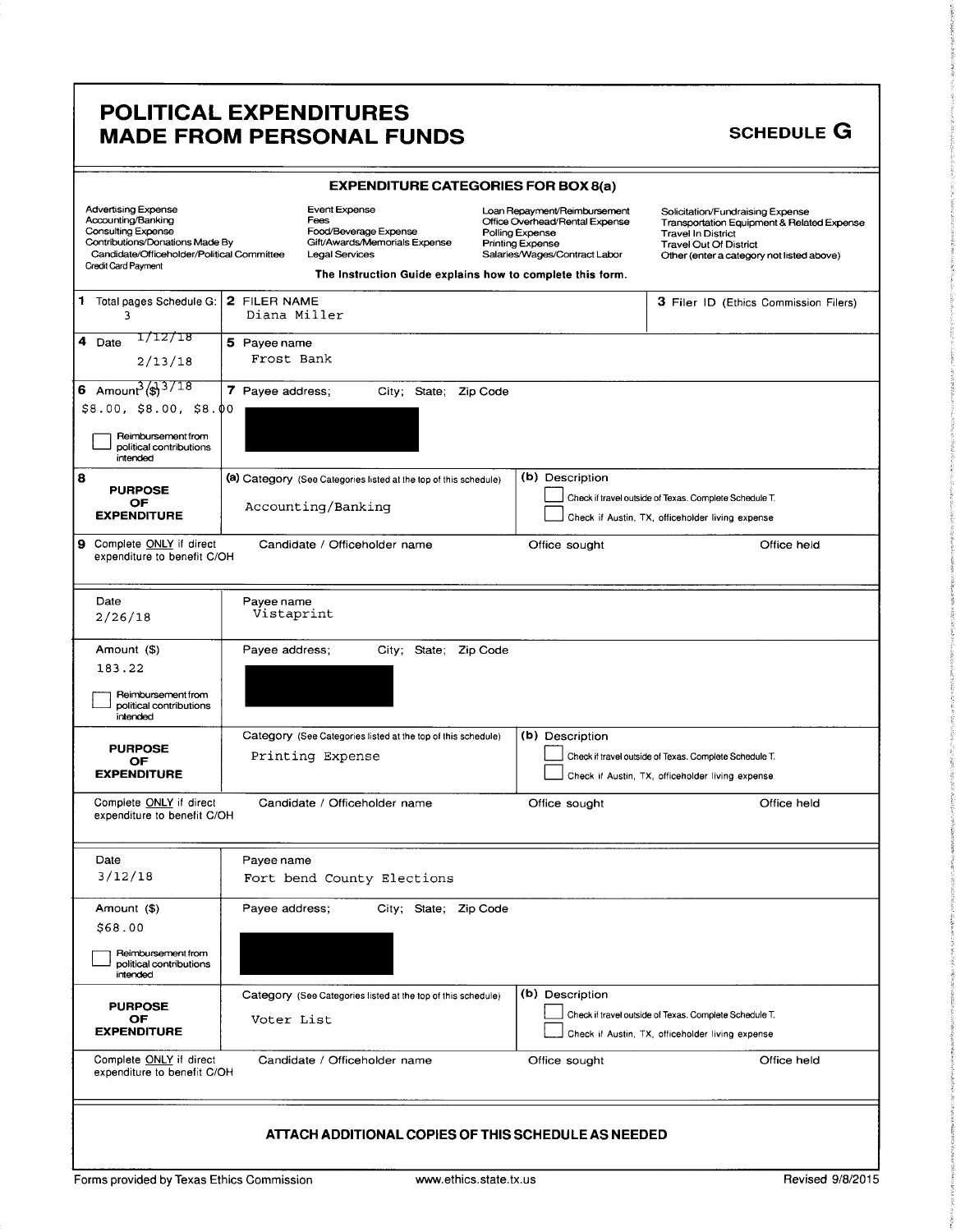### POLITICAL EXPENDITURES MADE FROM PERSONAL FUNDS SCHEDULE G

|                                                                                                                                                                         |                  | <b>EXPENDITURE CATEGORIES FOR BOX 8(a)</b>                                                                                                                     |                                     |                                                                                                 |                                                                                                                                                                                                      |
|-------------------------------------------------------------------------------------------------------------------------------------------------------------------------|------------------|----------------------------------------------------------------------------------------------------------------------------------------------------------------|-------------------------------------|-------------------------------------------------------------------------------------------------|------------------------------------------------------------------------------------------------------------------------------------------------------------------------------------------------------|
| Advertising Expense<br>Accounting/Banking<br>Consulting Expense<br>Contributions/Donations Made By<br>Candidate/Officeholder/Political Committee<br>Credit Card Payment |                  | Event Expense<br>Fees<br>Food/Beverage Expense<br>Gift/Awards/Memorials Expense<br>Legal Services<br>The Instruction Guide explains how to complete this form. | Polling Expense<br>Printing Expense | Loan Repayment/Reimbursement<br>Office Overhead/Rental Expense<br>Salaries/Wages/Contract Labor | Solicitation/Fundraising Expense<br><b>Transportation Equipment &amp; Related Expense</b><br><b>Travel In District</b><br><b>Travel Out Of District</b><br>Other (enter a category not listed above) |
| 1 Total pages Schedule G:   2 FILER NAME<br>3                                                                                                                           | Diana Miller     |                                                                                                                                                                |                                     |                                                                                                 | 3 Filer ID (Ethics Commission Filers)                                                                                                                                                                |
| 4<br>Date<br>3/6/18                                                                                                                                                     | 5 Payee name     | JG Media/Community Impact                                                                                                                                      |                                     |                                                                                                 |                                                                                                                                                                                                      |
| $6$ Amount $($)$<br>\$645.00<br>Reimbursement from<br>political contributions<br>intended                                                                               | 7 Payee address; | City; State; Zip Code                                                                                                                                          |                                     |                                                                                                 |                                                                                                                                                                                                      |
| 8<br><b>PURPOSE</b><br>OF<br><b>EXPENDITURE</b>                                                                                                                         | Advertising      | (a) Category (See Categories listed at the top of this schedule)                                                                                               |                                     | (b) Description                                                                                 | Check if travel outside of Texas. Complete Schedule T.<br>Check if Austin, TX, officeholder living expense                                                                                           |
| Complete ONLY if direct<br>19.<br>expenditure to benefit C/OH                                                                                                           |                  | Candidate / Officeholder name                                                                                                                                  |                                     | Office sought                                                                                   | Office held                                                                                                                                                                                          |
| Date<br>4/1/2018                                                                                                                                                        | Payee name       | Fort Bend Publishing Group                                                                                                                                     |                                     |                                                                                                 |                                                                                                                                                                                                      |
| Amount (\$)<br>\$499.00<br>Reimbursement from<br>political contributions<br>intended                                                                                    | Payee address;   | City; State; Zip Code                                                                                                                                          |                                     |                                                                                                 |                                                                                                                                                                                                      |
| <b>PURPOSE</b><br>OF<br><b>EXPENDITURE</b>                                                                                                                              | Advertising      | Category (See Categories listed at the top of this schedule)                                                                                                   |                                     | (b) Description                                                                                 | Check if travel outside of Texas. Complete Schedule T.<br>Check if Austin, TX, officeholder living expense                                                                                           |
| Complete ONLY if direct<br>expenditure to benefit C/OH                                                                                                                  |                  | Candidate / Officeholder name                                                                                                                                  |                                     | Office sought                                                                                   | Office held                                                                                                                                                                                          |
| Date<br>3/26/18                                                                                                                                                         | Payee name       | Houston Sign                                                                                                                                                   |                                     |                                                                                                 |                                                                                                                                                                                                      |
| Amount (\$)<br>\$228.00<br>Reimbursement from<br>political contributions<br>intended                                                                                    | Payee address;   | City; State; Zip Code                                                                                                                                          |                                     |                                                                                                 |                                                                                                                                                                                                      |
| <b>PURPOSE</b><br>OF<br><b>EXPENDITURE</b>                                                                                                                              |                  | Category (See Categories listed at the top of this schedule)<br>Advertising                                                                                    |                                     | (b) Description                                                                                 | Check if travel outside of Texas. Complete Schedule T.<br>Check if Austin, TX, officeholder living expense                                                                                           |
| Complete ONLY if direct<br>expenditure to benefit C/OH                                                                                                                  |                  | Candidate / Officeholder name                                                                                                                                  |                                     | Office sought                                                                                   | Office held                                                                                                                                                                                          |
|                                                                                                                                                                         |                  | ATTACH ADDITIONAL COPIES OF THIS SCHEDULE AS NEEDED                                                                                                            |                                     |                                                                                                 |                                                                                                                                                                                                      |